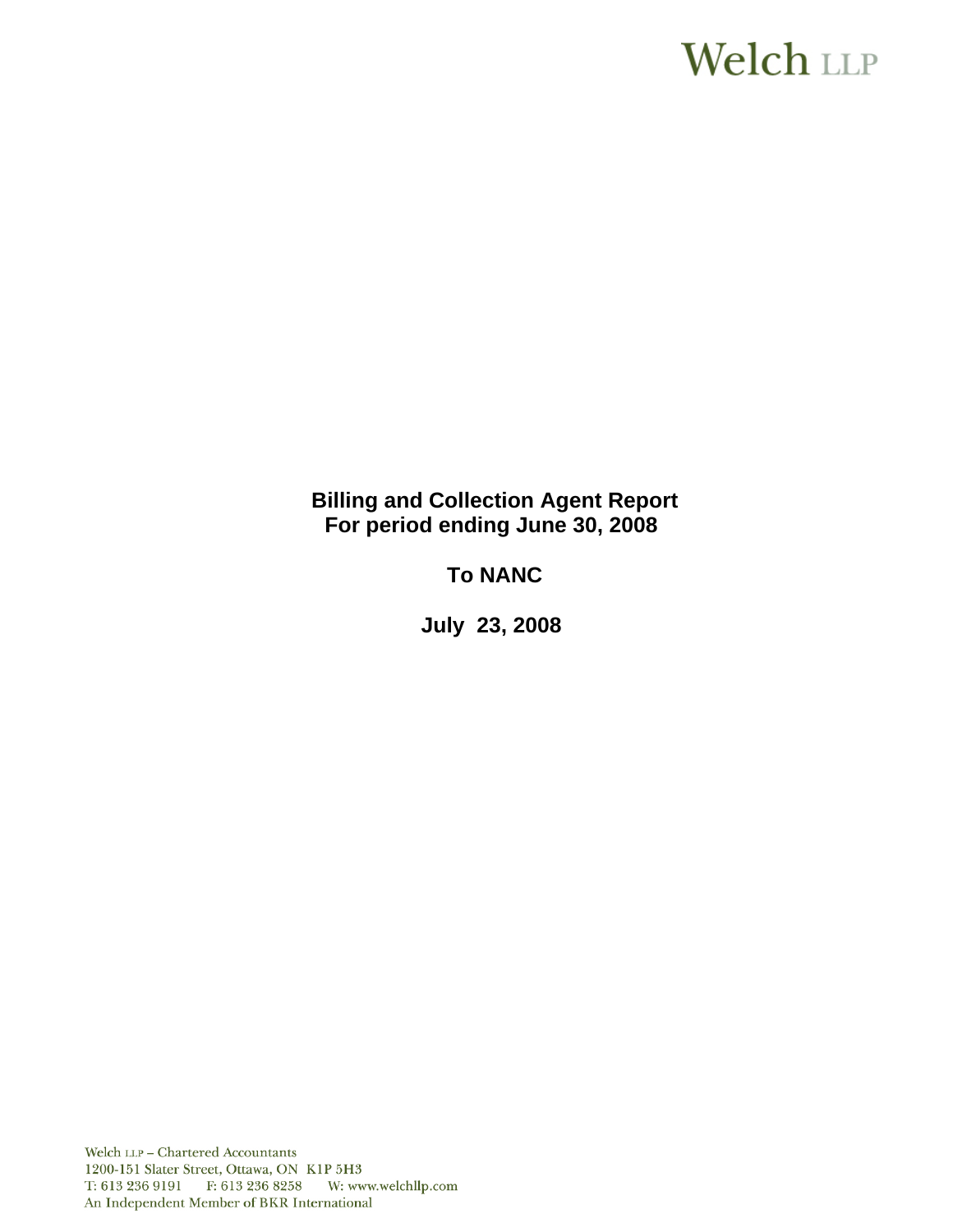# **NANPA FUND STATEMENT OF FINANCIAL POSITION JUNE 30, 2008**

| <b>Assets</b>                                                                    |           |                 |
|----------------------------------------------------------------------------------|-----------|-----------------|
| Cash Balance in bank account                                                     |           | \$<br>86,329    |
| Dreyfus Government Cash Management Fund                                          |           | 3,516,000       |
| Receivable from US Carriers                                                      | 2,248,066 |                 |
| Receivable from Canada                                                           | 5,733     |                 |
| Receivable from Caribbean countries                                              | 5,954     |                 |
| Receivables forwarded to FCC for collection (Over 90 days)                       | 181,035   |                 |
| Allowance for uncollectible accounts                                             | (293,000) | 2,147,788       |
| Interest receivable                                                              |           | 5,406           |
| <b>Total assets</b>                                                              |           | 5,755,523       |
| Less: Accrued liabilities (see below for makeup)                                 |           | (755, 250)      |
| Deferred income billed in June for July 2008 to June 2009                        |           | (2, 113, 152)   |
| <b>Fund balance</b>                                                              |           | 2,887,121<br>s. |
| <b>Makeup of Accrued Liabilities</b> (see following page for additional details) |           |                 |

| Welch LLP                                        | 38.607  |
|--------------------------------------------------|---------|
| <b>NEUSTAR Pooling 1K Block Pooling Expenses</b> | 378.747 |
| <b>NEUSTAR Admin Expenses</b>                    | 242.530 |
| Data Collection Agent - USAC                     | 15.366  |
| Fund audit                                       | 80,000  |
|                                                  | 755,250 |

**\*\*\*\*\*\*\*\*\*\*\*\*\*\*\*\*\*\*\*\*\*\*\*\*\*\*\*\*\*\*\*\*\*\*\*\*\*\*\*\*\*\*\*\*\*\*\*\*\*\*\*\*\*\*\*\*\*\*\*\*\*\*\*\*\*\*\*\*\*\*\*\*\*\*\*\*\***

## **Other items of note**

During June 2008, the Dreyfus Government Cash Management Fund earned a rate of return of 1.89%.

In February 2008, the projected Fund balance at June 30, 2008 was \$2,730,440. The actual Fund balance at June 30, 2008 is \$2,887,121. The difference is due mainly to a \$93,000 change order for NANP Administration which was included in the projected costs. This change order still has not been paid by the Fund. The cost has now been pushed into the 2008/09 funding year. This does not affect the contribution factor, it only affects the cash flow.

The actual fees for filing the Form 499A late billed in June 2008 are \$21,000 higher than provided in the February report

The interest received on the Fund balance in the investment fund earned less than forecasted for the funding year. At February 2008 it was expected that the fund would earn \$193,000 however interest rates dropped significantly between March and June 2008 which resulted in the Fund earning \$160,000 for the funding period representing a \$33,000 drop.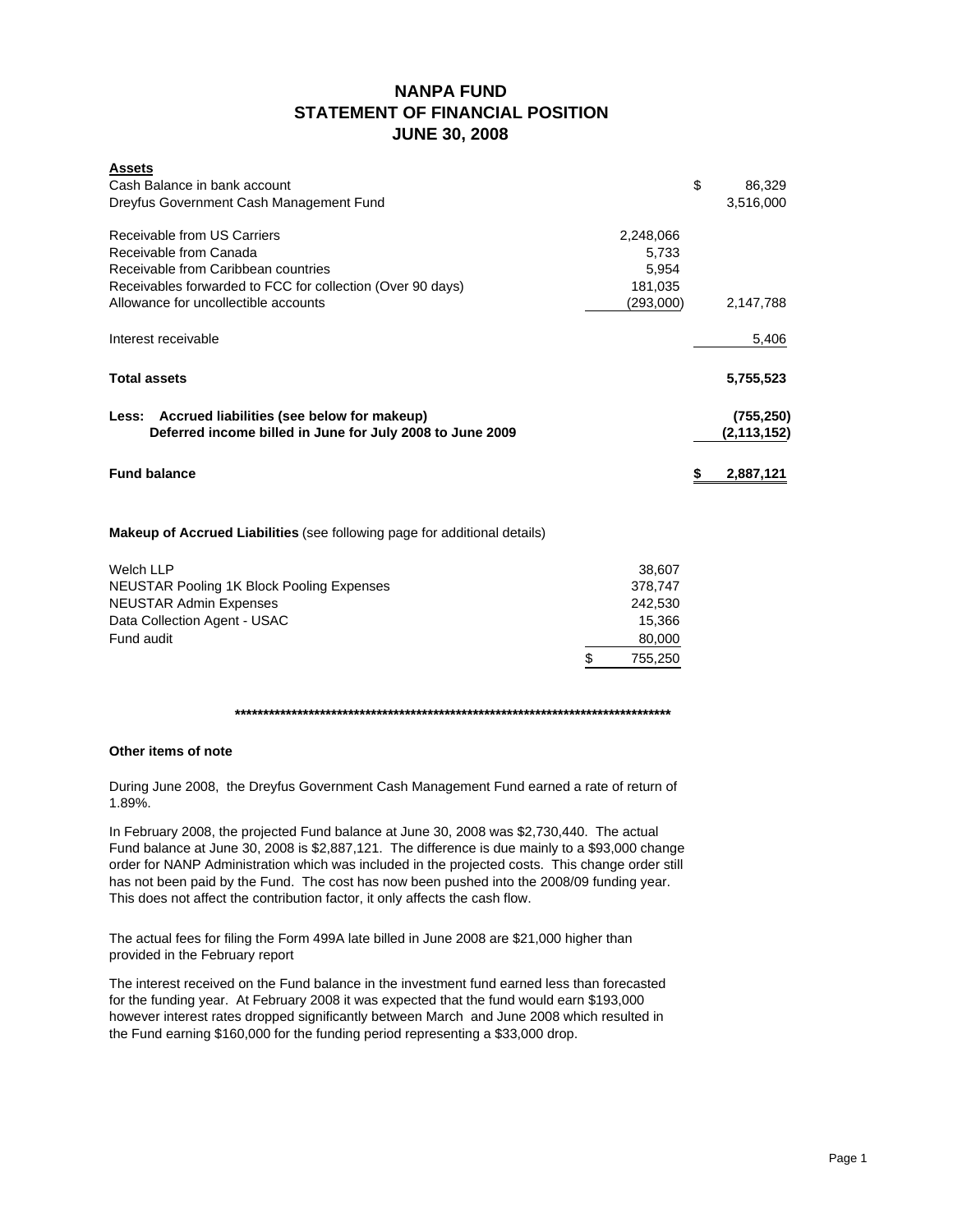### **NANPA FUND FORECASTED STATEMENT OF CHANGES IN FUND BALANCE JULY 2007 TO MAY 2009**

|                                              |          |                            | Actual                   |           |               |                                                                 |                 |                 |           |                 |           | Estimated       |           |           |                 |            |                 |                     |
|----------------------------------------------|----------|----------------------------|--------------------------|-----------|---------------|-----------------------------------------------------------------|-----------------|-----------------|-----------|-----------------|-----------|-----------------|-----------|-----------|-----------------|------------|-----------------|---------------------|
| 31-May-08                                    |          | July 07 - May<br><b>OR</b> | <b>Jun-08</b>            | Total     | <b>Budget</b> | Variance between forecasted balance at<br>June 30/08 and budget | Jul-08          | Aug-08          | Sep-08    | Oct-08          | Nov-08    | Dec-08          | Jan-09    | Feb-09    | Mar-09          | Apr-09     | May-09          | <b>Jun-09</b>       |
| Revenue                                      |          |                            |                          |           |               |                                                                 |                 |                 |           |                 |           |                 |           |           |                 |            |                 |                     |
| <b>International Contributions</b><br>Canada | (1)      | 70,922                     |                          | 70,922    | 70,922        |                                                                 | 5,733           | 5,733           | 5,733     | 5,733           | 5,733     | 5,733           | 5,733     | 5,733     | 5,733           | 5,733      | 5,733           | 5,733               |
| Caribbean countries                          | (1)      | 13,970                     | $\sim$                   | 13,970    | 13,949        |                                                                 | 13,589          | $\sim$          | $\sim$    | $\sim$          | $\sim$    | $\sim$          | $\sim$    | $\sim$    | $\sim$          |            |                 |                     |
| <b>Total International Contributions</b>     |          | 84,892                     | $\sim$                   | 84,892    | 84,871        | 21                                                              | 19,322          | 5,733           | 5,733     | 5,733           | 5,733     | 5,733           | 5,733     | 5,733     | 5,733           | 5,733      | 5,733           | 5,733               |
| Domestic Contributions - US carriers         | (1)      | 4,569,920                  | 1,176)                   | 4,568,744 | 4,530,185     | 38,559                                                          | 1,920,783       | 178,780         | 178,780   | 178,780         | 178,780   | 178,780         | 178,780   | 178,780   | 178,780         | 178,780    | 178,780         | 178,780             |
| Late filing fees for Form 499A               | (2)      | 8,600)                     | 144,600                  | 136,000   | 115,000       | 21,000                                                          |                 |                 |           | $\sim$          | $\sim$    |                 |           | $\sim$    |                 |            |                 |                     |
| Interest income                              | (3)      | 155,038                    | 5,414                    | 160,452   | 180,000       | 19,548)                                                         | 15,000          | 15,000          | 15,000    | 15,000          | 15,000    | 15,000          | 15,000    | 15,000    | 15,000          | 15,000     | 15,000          | 15,000              |
| <b>Total revenue</b>                         |          | 4,801,250                  | 148,838                  | 4,950,088 | 4,910,056     | 40,032                                                          | 1,955,105       | 199,513         | 199,513   | 199,513         | 199,513   | 199,513         | 199,513   | 199,513   | 199,513         | 199,513    | 199,513         | 199,513             |
| <b>Expenses</b>                              |          |                            |                          |           |               |                                                                 |                 |                 |           |                 |           |                 |           |           |                 |            |                 |                     |
| <b>NANPA Administration</b>                  | (4), (8) | 1,345,721                  | 119,468                  | 1,465,189 | 1,450,340     | 14,849                                                          | 211,397         | 117,388         | 117,388   | 117,388         | 117,388   | 117,388         | 117,388   | 117,388   | 117.388         | 117,388    | 117,388         | 117,388             |
| 1K Block Pooling Administration              | (4), (7) | 2,335,426                  | 189,373                  | 2,524,799 | 3,200,000     | 675,201)                                                        | 189,373         | 189.373         | 189.373   | 189.373         | 189,373   | 189,373         | 189,373   | 189,373   | 189,373         | 189.373    | 189,373         | 189,373             |
| pANI                                         | (9)      | 433,847)                   | $\sim$                   | 433,847)  | 225,000 (     | 658,847)                                                        | 8,333           | 8,333           | 8,333     | 8,333           | 8,333     | 8,333           | 8,333     | 8,333     | 8,333           | 8,333      | 8,333           | 8,333               |
| Billing and Collection                       |          |                            |                          |           |               |                                                                 |                 |                 |           |                 |           |                 |           |           |                 |            |                 |                     |
| Welch LLP                                    | (4)      | 218,900                    | 19,900                   | 238,800   | 238,800       |                                                                 | 19,900<br>4.500 | 19,900<br>4.500 | 19,900    | 19,900<br>4.500 | 19,900    | 19,900<br>4.500 | 19,900    | 19,900    | 19,900<br>4.500 | 19,900     | 19,900<br>4.500 | 19,900<br>4.500     |
| Data Collection Agent                        | (5)      | 42,272                     | 4,667                    | 46,939    | $56,000$ (    | 9,061                                                           |                 |                 | 4,500     |                 | 4,500     |                 | 4,500     | 4,500     |                 | 4,500      |                 |                     |
| <b>Annual Operations Audit</b>               | (6)      | 55,000                     | 30,000                   | 25,000    | $30,000$ (    | 55,000)                                                         |                 |                 |           |                 |           |                 |           |           |                 |            |                 |                     |
| Carrier Audits                               | (10)     |                            | $\overline{\phantom{a}}$ |           | 700,000 (     | 700,000)                                                        |                 |                 |           |                 |           |                 |           | 700,000   |                 |            |                 |                     |
| Bad debt expense (recovery)                  | (11)     | 62,599                     | 79,000                   | 141,599   |               | 141,599                                                         |                 |                 |           |                 |           |                 |           |           |                 |            |                 |                     |
| <b>Total expenses</b>                        |          | 3,516,071                  | 442,408                  | 3,958,479 | 5,900,140     | (1,941,661)                                                     | 433.503         | 339.494         | 339.494   | 339.494         | 339.494   | 339,494         | 339,494   | 1.039.494 | 339.494         | 339.494    | 339,494         | 339,494             |
| Net revenue (expenses)                       |          | 1,285,179 (                | 293,570)                 | 991,609 ( | 990,084)      | 1,981,693                                                       | 1,521,602       | 139.981)        | 139,981)  | 139,981)        | 139,981)  | 139,981)        | 139,981)  | 839,981)  | 139.981)        | 139,981) ( |                 | 139,981) ( 139,981  |
| <b>Opening fund balance</b>                  |          | 1,895,512                  | 3,180,691                | 1,895,512 | 1,990,084     | 94,572)                                                         | 2,887,121       | 4,408,723       | 4,268,742 | 4,128,761       | 3,988,780 | 3,848,799       | 2,169,027 | 2,029,046 | 1,189,065       | 1.049.084  | 909,103         | 769,122             |
| <b>Closing fund balance</b>                  |          | 3,180,691                  | 2,887,121                | 2,887,121 | 1,000,000     | 1.887.121                                                       | 4,408,723       | 4,268,742       | 4,128,761 | 3,988,780       | 3,848,799 | 3,708,818       | 2,029,046 | 1,189,065 | 1,049,084       | 909,103    | 769,122 629,141 |                     |
| Fund balance makeup:                         |          |                            |                          |           |               |                                                                 |                 |                 |           |                 |           |                 |           |           |                 |            |                 |                     |
| Contingency                                  |          | 1,000,000                  | 1,000,000                | 1,000,000 | 1,000,000     |                                                                 | 1,000,000       | 1,000,000       | 1,000,000 | 1,000,000       | 1,000,000 | 1,000,000       | 1,000,000 | 1,000,000 | 1,000,000       | 1,000,000  |                 | 1,000,000 1,000,001 |
| Surplus                                      |          | 2,180,691                  | 1,887,121                | 1,887,121 |               |                                                                 | 3.408.723       | 3,268,742       | 3,128,761 | 2,988,780       | 2,848,799 | 2,708,818       | 1.029.046 | 189.065   | 49.084          | 90,897) (  |                 | 230,878) (370,860   |
|                                              |          | 3.180.691                  | 2,887,121                | 2.887.121 | 1.000.000     |                                                                 | 4.408.723       | 4.268.742       | 4.128.761 | 3.988.780       | 3.848.799 | 3.708.818       | 2.029.046 | 1,189,065 | 1.049.084       | 909.103    | 769.122         | 629,141             |

| Actual           |               |                  |                  |                                                                 |                 |                 |                 |                          |                 | Estimated                |                 |                          |                 |                 |                          |                 |
|------------------|---------------|------------------|------------------|-----------------------------------------------------------------|-----------------|-----------------|-----------------|--------------------------|-----------------|--------------------------|-----------------|--------------------------|-----------------|-----------------|--------------------------|-----------------|
| 07 - May<br>08   | <b>Jun-08</b> | <b>Total</b>     | <b>Budget</b>    | Variance between forecasted balance at<br>June 30/08 and budget | Jul-08          | Aug-08          | Sep-08          | Oct-08                   | <b>Nov-08</b>   | Dec-08                   | $Jan-09$        | Feb-09                   | Mar-09          | Apr-09          | Mav-09                   | <b>Jun-09</b>   |
|                  |               |                  |                  |                                                                 |                 |                 |                 |                          |                 |                          |                 |                          |                 |                 |                          |                 |
| 70,922<br>13,970 | $\sim$        | 70,922<br>13,970 | 70,922<br>13,949 | 21                                                              | 5.733<br>13,589 | 5.733<br>$\sim$ | 5.733<br>$\sim$ | 5.733<br>$\sim$          | 5.733<br>$\sim$ | 5.733<br>$\sim$          | 5.733<br>$\sim$ | 5.733<br>$\sim$          | 5.733<br>$\sim$ | 5.733<br>$\sim$ | 5.733<br>$\sim$          | 5,733<br>$\sim$ |
| 84,892           |               | 84,892           | 84,871           | 21                                                              | 19,322          | 5,733           | 5,733           | 5,733                    | 5,733           | 5,733                    | 5,733           | 5,733                    | 5,733           | 5,733           | 5,733                    | 5,733           |
| 4,569,920        | 1.176)        | 4.568.744        | 4,530,185        | 38,559                                                          | 1,920,783       | 178,780         | 178,780         | 178,780                  | 178,780         | 178,780                  | 178,780         | 178,780                  | 178,780         | 178,780         | 178,780                  | 178,780         |
| 8,600)           | 144,600       | 136,000          | 115,000          | 21,000                                                          | $\sim$          |                 | $\sim$          | $\overline{\phantom{a}}$ |                 | $\overline{\phantom{a}}$ | $\sim$          | $\overline{\phantom{a}}$ | $\sim$          |                 |                          |                 |
| 155,038          | 5,414         | 160,452          | 180,000          | 19,548)                                                         | 15,000          | 15,000          | 15,000          | 15,000                   | 15,000          | 15,000                   | 15,000          | 15,000                   | 15,000          | 15,000          | 15,000                   | 15,000          |
| 4,801,250        | 148.838       | 4.950.088        | 4,910,056        | 40.032                                                          | 1,955,105       | 199,513         | 199,513         | 199,513                  | 199,513         | 199,513                  | 199,513         | 199,513                  | 199,513         | 199,513         | 199,513                  | 199,513         |
|                  |               |                  |                  |                                                                 |                 |                 |                 |                          |                 |                          |                 |                          |                 |                 |                          |                 |
| 1,345,721        | 119,468       | 1,465,189        | 1,450,340        | 14,849                                                          | 211,397         | 117,388         | 117,388         | 117,388                  | 117,388         | 117,388                  | 117,388         | 117,388                  | 117,388         | 117,388         | 117,388                  | 117,388         |
| 2,335,426        | 189.373       | 2,524,799        | 3,200,000 (      | 675,201)                                                        | 189,373         | 189,373         | 189,373         | 189,373                  | 189,373         | 189,373                  | 189,373         | 189,373                  | 189,373         | 189,373         | 189,373                  | 189,373         |
| 433,847)         | $\sim$        | 433,847)         | 225,000 (        | 658,847)                                                        | 8,333           | 8,333           | 8,333           | 8,333                    | 8,333           | 8,333                    | 8,333           | 8,333                    | 8,333           | 8,333           | 8,333                    | 8,333           |
|                  |               |                  |                  |                                                                 |                 |                 |                 |                          |                 |                          |                 |                          |                 |                 |                          |                 |
| 218,900          | 19,900        | 238,800          | 238,800          | <b>Contract</b>                                                 | 19,900          | 19,900          | 19,900          | 19,900                   | 19,900          | 19,900                   | 19,900          | 19,900                   | 19,900          | 19,900          | 19,900                   | 19,900          |
| 42,272           | 4,667         | 46,939           | $56,000$ (       | 9,061)                                                          | 4,500           | 4,500           | 4,500           | 4,500                    | 4,500           | 4,500                    | 4,500           | 4,500                    | 4,500           | 4,500           | 4,500                    | 4,500           |
| 55,000           | 30,000        | 25,000           | $30,000$ (       | 55,000)                                                         | $\sim$          |                 |                 |                          |                 |                          | $\sim$          | $\overline{\phantom{a}}$ |                 |                 | $\overline{\phantom{a}}$ | $\sim$          |
|                  |               |                  | 700,000 (        | 700,000)                                                        |                 |                 |                 |                          |                 |                          |                 | 700,000                  |                 |                 |                          |                 |
| 62,599           | 79,000        | 141,599          | <b>Section</b>   | 141.599                                                         |                 |                 |                 |                          |                 |                          |                 |                          |                 |                 |                          |                 |
| 3,516,071        | 442,408       | 3,958,479        | 5,900,140        | (1,941,661)                                                     | 433,503         | 339,494         | 339,494         | 339,494                  | 339,494         | 339,494                  | 339,494         | 1,039,494                | 339,494         | 339,494         | 339,494                  | 339,494         |
| 1,285,179 (      | 293,570)      | 991,609 (        | 990,084)         | 1,981,693                                                       | 1,521,602       | 139,981) (      | 139,981) (      | 139,981)                 | 139,981) (      | 139,981) (               | 139,981) (      | 839,981) (               | 139,981)        | 139,981) (      | 139,981) ( 139,981)      |                 |
| 1,895,512        | 3,180,691     | 1,895,512        | 1,990,084        | 94,572)                                                         | 2,887,121       | 4,408,723       | 4,268,742       | 4,128,761                | 3,988,780       | 3,848,799                | 2,169,027       | 2,029,046                | 1,189,065       | 1,049,084       | 909,103                  | 769,122         |
| 3,180,691        | 2,887,121     | 2,887,121        | 1,000,000        | 1,887,121                                                       | 4,408,723       | 4,268,742       | 4,128,761       | 3,988,780                | 3,848,799       | 3,708,818                | 2,029,046       | 1,189,065                | 1,049,084       | 909,103         | 769,122                  | 629,141         |
|                  |               |                  |                  |                                                                 |                 |                 |                 |                          |                 |                          |                 |                          |                 |                 |                          |                 |
| 1,000,000        | 1,000,000     | 1,000,000        | 1,000,000        |                                                                 | 1,000,000       | 1,000,000       | 1,000,000       | 1,000,000                | 1,000,000       | 1,000,000                | 1,000,000       | 1,000,000                | 1,000,000       | 1,000,000       | 1,000,000                | 1,000,001       |
| 2,180,691        | 1.887.121     | 1.887.121        | <b>Section</b>   |                                                                 | 3.408.723       | 3.268.742       | 3.128.761       | 2.988.780                | 2.848.799       | 2.708.818                | 1.029.046       | 189.065                  | 49,084          | 90,897)         | 230,878)                 | 370,860         |
| 3,180,691        | 2.887.121     | 2.887.121        | 1.000.000        |                                                                 | 4,408,723       | 4,268,742       | 4,128,761       | 3,988,780                | 3,848,799       | 3,708,818                | 2,029,046       | 1,189,065                | 1,049,084       | 909,103         | 769,122                  | 629,141         |
|                  |               |                  |                  |                                                                 |                 |                 |                 |                          |                 |                          |                 |                          |                 |                 |                          |                 |

#### **Assumptions:**

(1) The US carrier contributions for the period from July 2007 to June 2008 and the International carrier revenue is based upon actual billings The contributions for July 2008 to June 2009 are based on actual billings for

**(2)** These fees represent the \$100 late filing fee charged to those companies that do not file the Form 499A by the due date.

**(3)** Interest income projections are estimates

(4) The expenses for the NANPA Administration, 1K Block Pooling and Welch LLP are based on contracts in force. NANPA Administration contract expires June 2008.

The expense for NANPA Administration for July 2008 - June 2009 is based on the current contract based on the option to extend exercised by the FCC. 38,580

**(5)** The expense for the Data Collection Agent is based on estimate of costs by USAC for the 2008 c

(6) \$45,000 for 2004/05 and \$30,000 each had been accrued for 2005/06 and 2006/07 fiscal years for the annual operations audit. The contract has been awarded to Ernst & Young.

The audit for the three years was awarded for \$50,000. The cost of the audit for 2007/08 is \$30,0

**(7)** The July forecasted amount includes the forecasted monthly billing of \$189,375.

(8) The July forecasted amount includes the forecasted monthly billing of \$117,388 plus approved changes orders of \$94,009

(9) Interim p-ANI administration is now covered under the new Pooling contract. \$100,000 has been allowed for the cost of permanent pANI in 2008/09.

(10) The budget allowed \$700,000 for 16 carrier audits. The FCC indicated that no audits have been performed or will be before June 2008. The FCC is revising the procurement procedure and are not conducting any audits unti

(11) The allowance covers all accounts considered potentially uncollectible at June 30, 2008. This will be covered by the contingency allowance.

| Budgeted fund balance at June 30/08 - contingency                             | 1,000,000  |
|-------------------------------------------------------------------------------|------------|
| Shortfall in fund incurred between budget period (March 2007) and June 2007   | (94, 572)  |
| Additional billings in July 2007 to June 2008                                 | 38,580     |
| Late filing fees (reversal) for Form 499A - 2006                              | 21,000     |
| Additional interest earned to date over budget                                | (19, 548)  |
| Adjustment to June NANP Admin estimate to actual                              | 7,000      |
| NANP Admin change orders#6 - 14 not budgeted for                              | (21, 849)  |
| Data Collection fees - Adjust March 2007 to May 2008 estimates to actual      | 9,061      |
| Bad debts not budgeted for                                                    | (141, 599) |
| deAnnual operations audit - adjusted to awarded amount                        | 55,000     |
| Unexpended budget for carrier audits not performed in 2006/07 budget year     | 700,000    |
| Adjustment of interim p-ANI costs to actual (over budgeted) based on CO#48    | 433,847    |
| p-ANI costs included in Pooling contract - not a separate item as budgeted    | 225,000    |
| Change order #46 cancelled, adjustments to CO # 44,47,49 and 51 from budgeted | 35.039     |
| Pooling Change Order #51 not budgeted                                         | (16, 987)  |
| Adjustment for Pooling based on actual contract from mid August to June 30th  | 763,212    |
| Adjustment to April to mid August 2007 Pooling bill estimates to actual       | 218,646    |
| Pooling - award fee                                                           | (9,056)    |
| Pooling - merit bonus re old contract (Jan 1/07 to August 14/07)              | (183, 805) |
| Pooling - Fixed fee re old contract (Jan 1/07 to August 14/07)                | (131, 848) |
| Fund balance at June 30/08                                                    | 2,887,121  |